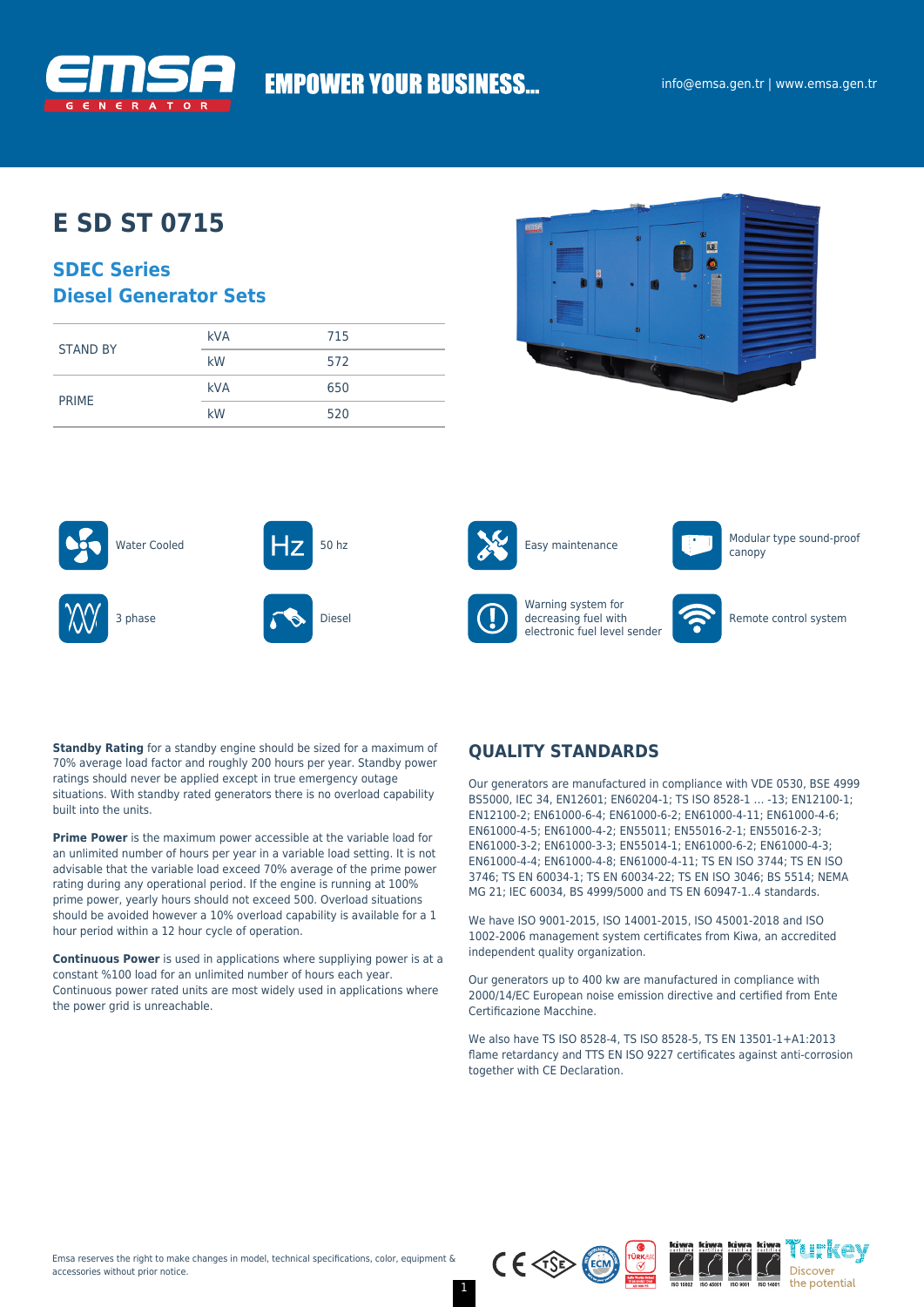



**Engine Specifications**

- SDEC series heavy duty diesel engine
- 4 cycle, water cooling system, turbocharged intercooler induction
- Electronic governor system
- 12/24 volt self-starter and charger alternator
- Changeable air, fuel and oil filter
- Flexible fuel pipe
- Oil discharge valve and extention pipe
- Industrial type silencer, exhaust spiral or compensator
- Maintenance free battery
- Engine block water heater (in automatic models)
- Diesel gen-set maintenance and operating instructions and electrical circuit diagram

| <b>MODEL</b>               |                    | SC27G830D2 |  |
|----------------------------|--------------------|------------|--|
| <b>POWER</b>               | <b>STAND BY kW</b> | 610        |  |
|                            | <b>PRIME kW</b>    | 555        |  |
| SPEED (rpm)                |                    | 1500       |  |
| <b>CYCLE</b>               |                    | 4          |  |
| DISPLACEMENT (It)          |                    | 26,6       |  |
| <b>NUMBER OF CYLINDERS</b> |                    | 12V        |  |
| <b>BORE AND STROKE</b>     |                    | 135 x 155  |  |
| <b>COMPRESSION RATIO</b>   |                    | 16:1       |  |
|                            |                    |            |  |

| <b>GOVERNOR TYPE</b>                   |                                      | Electronic                           |  |
|----------------------------------------|--------------------------------------|--------------------------------------|--|
| <b>INDUCTION</b>                       |                                      | TURBOCHARGED -<br><b>INTERCOOLER</b> |  |
| <b>COMBUSTION SYSTEM</b>               |                                      | <b>DIRECT</b>                        |  |
| <b>COOLING SYSTEM</b>                  |                                      | <b>WATER</b>                         |  |
| <b>FUEL CONSUMPTION</b><br>(lt/h)      | <b>100% OF PRIME</b><br><b>POWER</b> | 141                                  |  |
|                                        | 75% OF PRIME<br><b>POWER</b>         | 107                                  |  |
|                                        | 50% OF PRIME<br><b>POWER</b>         | 74                                   |  |
| TOTAL LUBRICATION SYSTEM CAPACITY (It) |                                      | 65                                   |  |
| TOTAL COOLANT CAPACITY (It)            |                                      | 147                                  |  |
|                                        |                                      |                                      |  |



## **Alternator Specifications**

- Brushless, single bearing, flexible disc 4 poles alternator for harmonic failure
- H type isolation class
- IP 21-23 protection class
- Self exciter

|  | Electronic automatic voltage regulator |  |
|--|----------------------------------------|--|
|  |                                        |  |

- Stator 2/3 step for harmonic failure
- The alternator windings are protected by insulating varnish against oil and acid

| <b>BRAND</b>           | <b>STAMFORD</b>   | <b>PHASE</b>                 |         |  |
|------------------------|-------------------|------------------------------|---------|--|
| <b>MODEL</b>           | <b>HCI544F</b>    | A.V.R.                       | AS440   |  |
| FREQUENCY (HZ)         | 50                | VOLTAGE REGULATION (+/-)     | ± 0,5%  |  |
| POWER (KVA)            | 738               | <b>INSULATION SYSTEM</b>     | Class H |  |
| <b>DESIGN</b>          | 4 pole, brushless | <b>PROTECTION</b>            | IP23    |  |
| <b>CONNECTION TYPE</b> | <b>Star</b>       | <b>RATED POWER FACTOR</b>    | 0,8     |  |
| VOLTAGE (V)            | 400               | WEIGHT COMP. ALTERNATOR (KG) |         |  |
|                        |                   |                              |         |  |

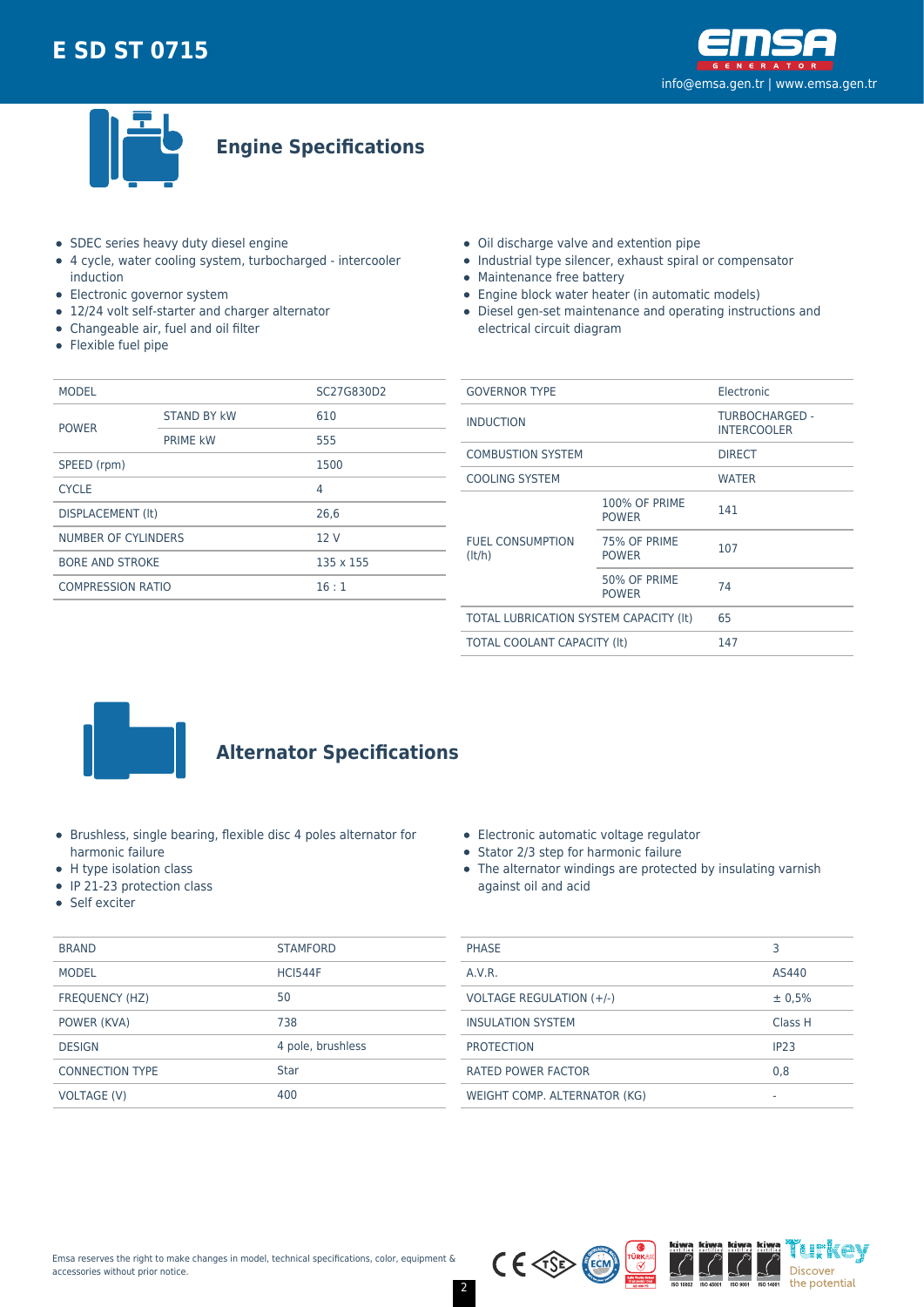



### **Genset Controllers**



#### **Datakom**

### **SMART 500-MK2**

**The SMART 500-MK2 is a cost effective genset controller ready for BMS integration and internet monitoring**

#### **FEATURES**

- Diesel and gas genset support  $\bullet$
- 400Hz operation support  $\bullet$
- $\bullet$ 400 event logs, full snapshot
- All parameters front panel editable  $\bullet$
- 3 level configuration password
- 128x64 graphical LCD display  $\bullet$
- Downloadable languages
- $\bullet$ Waveform display of V & I  $\bullet$
- Harmonic analysis of V & I 16Amp MCB & GCB outputs
- 8 configurable digital inputs  $\bullet$
- $\bullet$ Inputs expandable to 40
- 6 configurable digital outputs  $\bullet$
- Outputs expandable to 38  $\bullet$
- 3 configurable analog inputs
- Both CANBUS-J1939 & MPU  $\bullet$
- 3 configurable service alarms  $\bullet$
- $\bullet$ Multiple automatic exerciser
- Weekly operation schedule  $\blacksquare$
- $\bullet$ Dual mutual standby with equal aging of gensets
- Manual "speed fine adjust" on  $\bullet$ selected ECUs
- 
- Automatic fuel pump control  $\bullet$
- $\bullet$ Disable protections feature
- Excess power protection
- Reverse power protection
- Overload IDMT protection  $\bullet$
- Load shedding, dummy load
- Multiple load management  $\bullet$
- Current unbalance protection
- Voltage unbalance protection
- $\bullet$ Fuel filling & fuel theft alarms
- $\bullet$  Battery back-up real time clock
- $\bullet$  Idle speed control
- **•** Battery charge run enabled
- $\bullet$ Combat mode support
- $\bullet$ Multiple nominal conditions
- Tactor & MCB drive
- 4 quadrant genset power counters
- Mains power counters
- Fuel filling counter
- $\bullet$ Fuel consumption counter
- Modem diagnostics display  $\bullet$
- Configurable through USB, RS-485  $\bullet$
- and GPRS
- Free configuration program
- $\bullet$ Allows SMS controls
- $\bullet$ Ready for central monitoring
- Mobile genset support  $\bullet$
- Automatic GSM geo-location  $\bullet$
- $\bullet$ GPS connectivity (RS232)
- $\bullet$ Easy USB firmware upgrade
- 
- IP65 rating with standard gasket

#### **MEASUREMENTS**

- Mains & genset PN/PP voltages
- Mains & genset frequency
- $\bullet$  Mains & genset phase currents
- Mains & genset neutral currents  $\bullet$
- Mains & genset, phase & total, kW,
	- kVA, kVAr, pf
- 
- **•** Engine speed
- **•** Battery voltage

#### **COMMUNICATIONS**

- 4-band GPRS modem (optional)
- **CONTRACTE OF LISR Device**
- RS-485 (2400-115200baud)
- RS-232 (2400-115200baud)  $\bullet$
- $\bullet$  J1939-CANBUS
- **Geo-locating through GSM**
- GPS support (RS-232)
- **•** Internet Central Monitoring
- SMS message sending  $\bullet$
- E-mail sending
- Free PC software: Rainbow Plus

 $C \in \sqrt{SS}$ 

• Modbus RTU

#### **FUNCTIONALITIES**

- AMF unit
- ATS unit
- Remote start controller
- Manual start controller
- Engine controller
- $\bullet$  Remote display panel
- $\bullet$  Harmonic analysis of V & I
- Internal battery (optional)

'i h'kev

Discover the potential

#### **TOPOLOGIES**

- 3 ph 4 w, star & delta
- $\bullet$  3 ph 3 w, 2 CTs
- $\bullet$  2 ph 3 w
- $\bullet$  1 phase 2 wires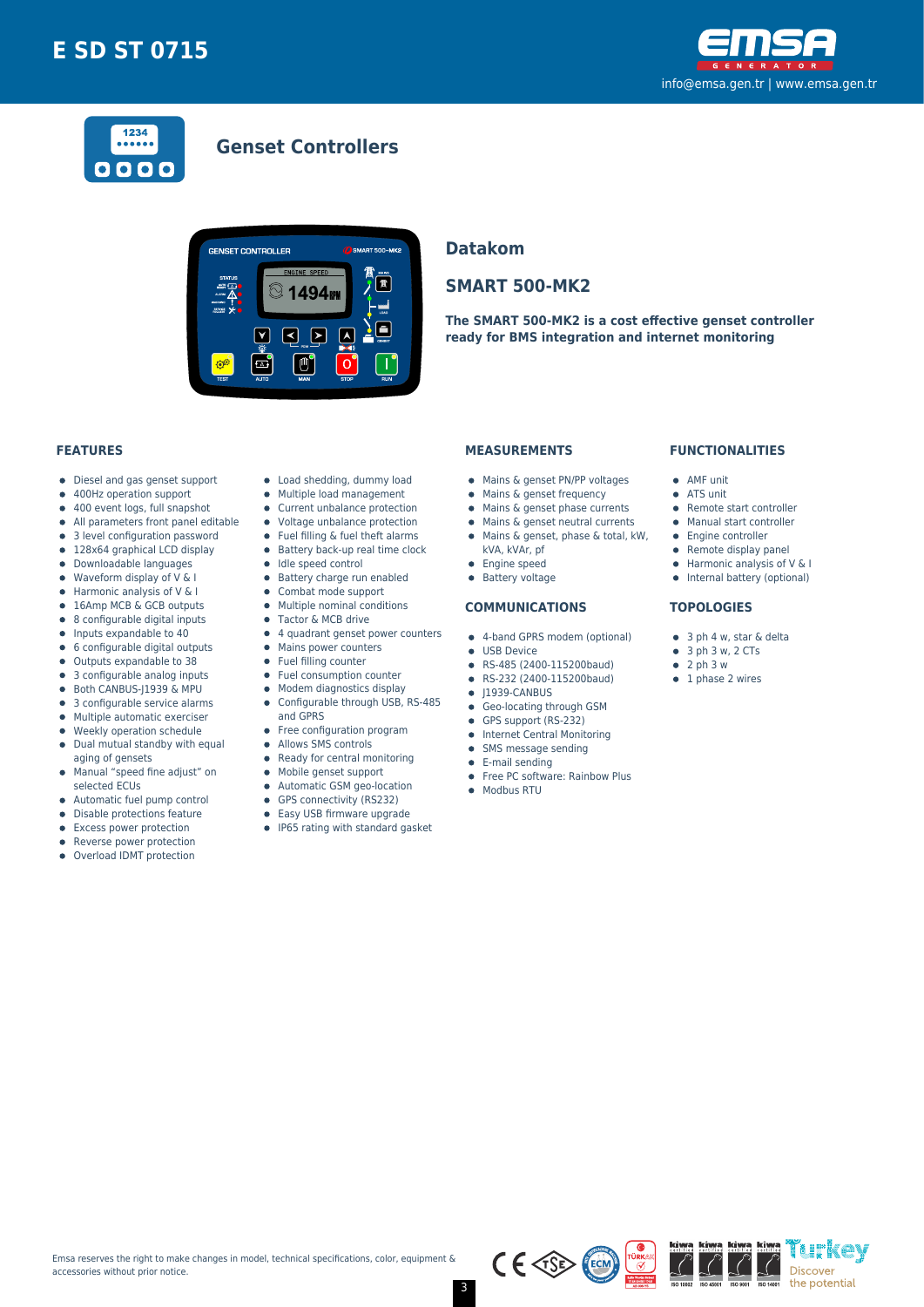

#### **OPTIONAL GENSET CONTROLLERS OPTIONAL**

Next generation single gen-set controllers for Stand-by and Primepower applications combining multi-functionality and wide communication with EFI engines.

Datakom SMART 200 Datakom D500 Datakom D500-GSM DEEPSEA 6120 DEEPSEA 7320 ComAp AMF25



















|                                                              | <b>Datakom</b><br><b>SMART 200</b> | <b>Datakom</b><br>SMART500-MK2 | <b>Datakom</b><br><b>D500</b> | <b>Datakom</b><br><b>D500-GSM</b> | <b>DEEPSEA</b><br>6120 | <b>DEEPSEA</b><br>7320 | <b>ComAp</b><br><b>AMF25</b> |
|--------------------------------------------------------------|------------------------------------|--------------------------------|-------------------------------|-----------------------------------|------------------------|------------------------|------------------------------|
| <b>AUTOMATIC MAINS</b><br><b>MONITORING</b>                  | ✔                                  | ✔                              | ✓                             | ✓                                 | ✓                      | ✔                      | ✔                            |
| <b>MANUEL START</b>                                          | ✓                                  | $\checkmark$                   | ✓                             | ✓                                 | ✓                      | ✓                      | ✔                            |
| <b>REMOTE START</b>                                          | ✓                                  | ✓                              | ✓                             | ✓                                 | ✓                      | ✔                      | ✔                            |
| <b>REMOTE MONITORING</b><br><b>WITH SIM CARD</b>             | <b>OPTIONAL</b>                    | <b>OPTIONAL</b>                | <b>OPTIONAL</b>               | ✔                                 | χ                      | <b>OPTIONAL</b>        | <b>OPTIONAL</b>              |
| <b>1 ADITIONAL OPTION</b><br>(HORN, OIL-FUEL HEATER<br>ETC.) | χ                                  | <b>OPTIONAL</b>                | <b>OPTIONAL</b>               | <b>OPTIONAL</b>                   | <b>OPTIONAL</b>        | <b>OPTIONAL</b>        | <b>OPTIONAL</b>              |
| <b>LIGHT WARNING AND</b><br><b>MIMIC DIAGRAM</b>             | ✔                                  | $\checkmark$                   | ✔                             | ✓                                 | ✔                      | ✔                      | ✔                            |
| <b>BATTERY CHARGER</b>                                       | $\checkmark$                       | $\checkmark$                   | ✓                             | ✓                                 | ✓                      | ✓                      | ✔                            |
| <b>RS-485 COMMUNICATION</b>                                  | <b>OPTIONAL</b>                    | <b>OPTIONAL</b>                | ✓                             | ✓                                 | χ                      | ✔                      | <b>OPTIONAL</b>              |
| <b>ETHERNET (TCP-IP)</b><br><b>COMMUNICATION</b>             | χ                                  | ✔                              | ✓                             | ✓                                 | χ                      | <b>OPTIONAL</b>        | <b>OPTIONAL</b>              |

#### **GENSET CONTROLLERS FOR SYNCHRONIZATION SYSTEMS OPTIONAL**

Next generation synchronizing genset controller capable of every communication and functionality.















 $C \in \text{CSP}$